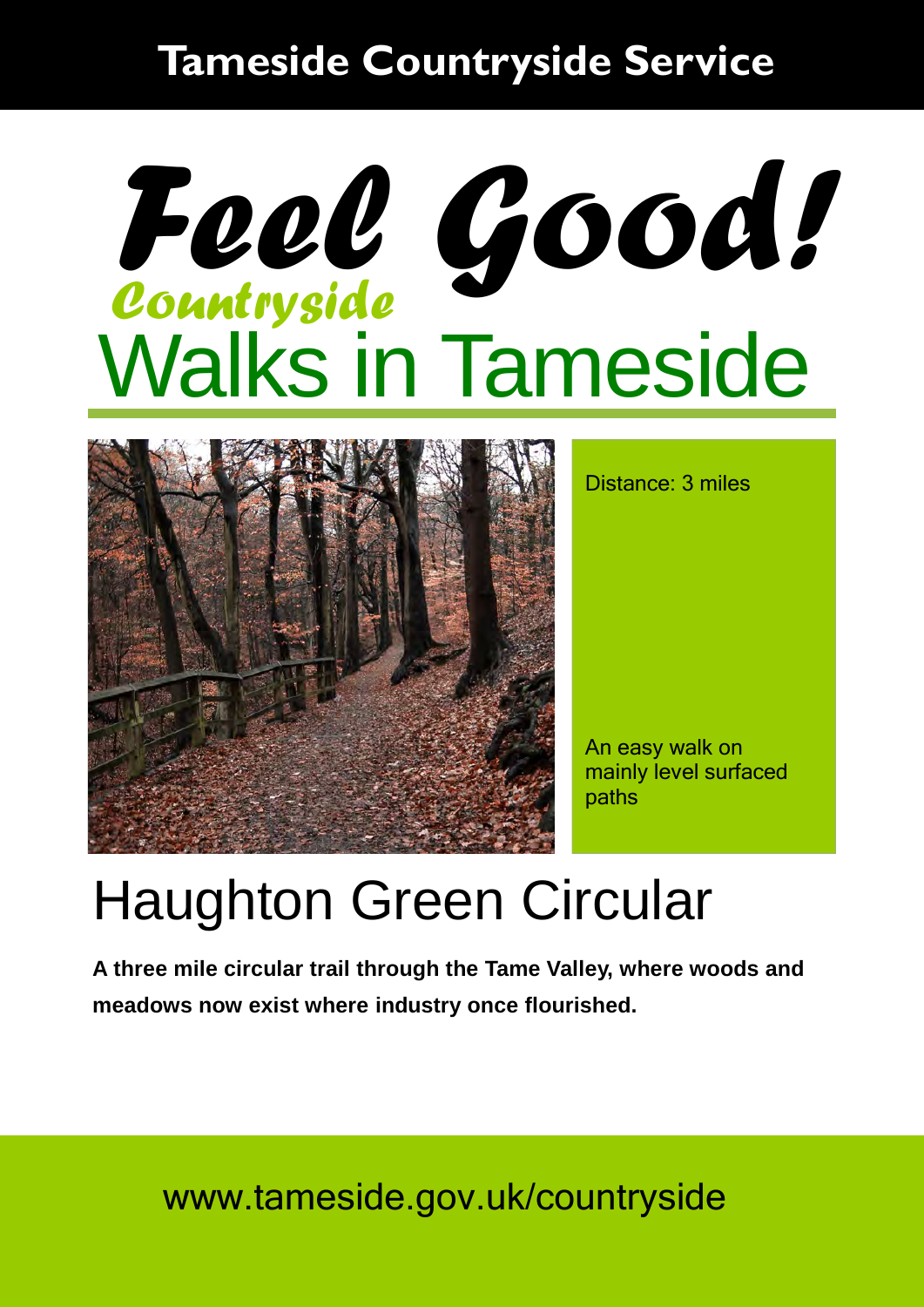### Haughton Green Circular

#### **The walk starts at the junction of Gibraltar Lane and Haughton Green Road,**

**Haughton Green, Denton, M34 7GR. Turn left along Haughton Green Road and past the `Jolly Hatters' public house.** 

 Haughton Green village was originally a scattering of buildings strung out along the road, with lanes and footpaths leading to the adjoining countryside. In the 16<sup>th</sup> century, farmers worked rabbit fur and wool to make coarse felt; the beginning of the area's hatting industry. In 1645 there were 24 houses and a population of 120, by 1841 the thriving hat trade and employment in local coal pits led to a rise in population to 3319.

#### **Bear right, past St. Mary's Church into Mancunian Road and through the housing estate**.

The timber framed church was built in the 1870s. The land and much of the building costs were donated by John Walton, owner of Haughton Dale Wire Works. The new housing area was built in the 1960's as an overspill estate for the City of Manchester.

**Past Manor Green School on the right there is a small three storey block of flats, turn left here down the path onto Lancaster Road. On the left in the hedgerow behind the flats go through a squeeze stile. Take the path rightwards. In 100yards, take the left fork into the woodland and down the steps.**

The path descends through Hardy Wood, which, together with the adjoining Hulme's Wood, forms an important habitat for birds. Rich seams of Carboniferous Middle Coal enabled the town to have a thriving coal mining industry. The whole area was reclaimed in the late 1970s, the shafts were filled and capped, old shale heaps re-graded and trees planted.